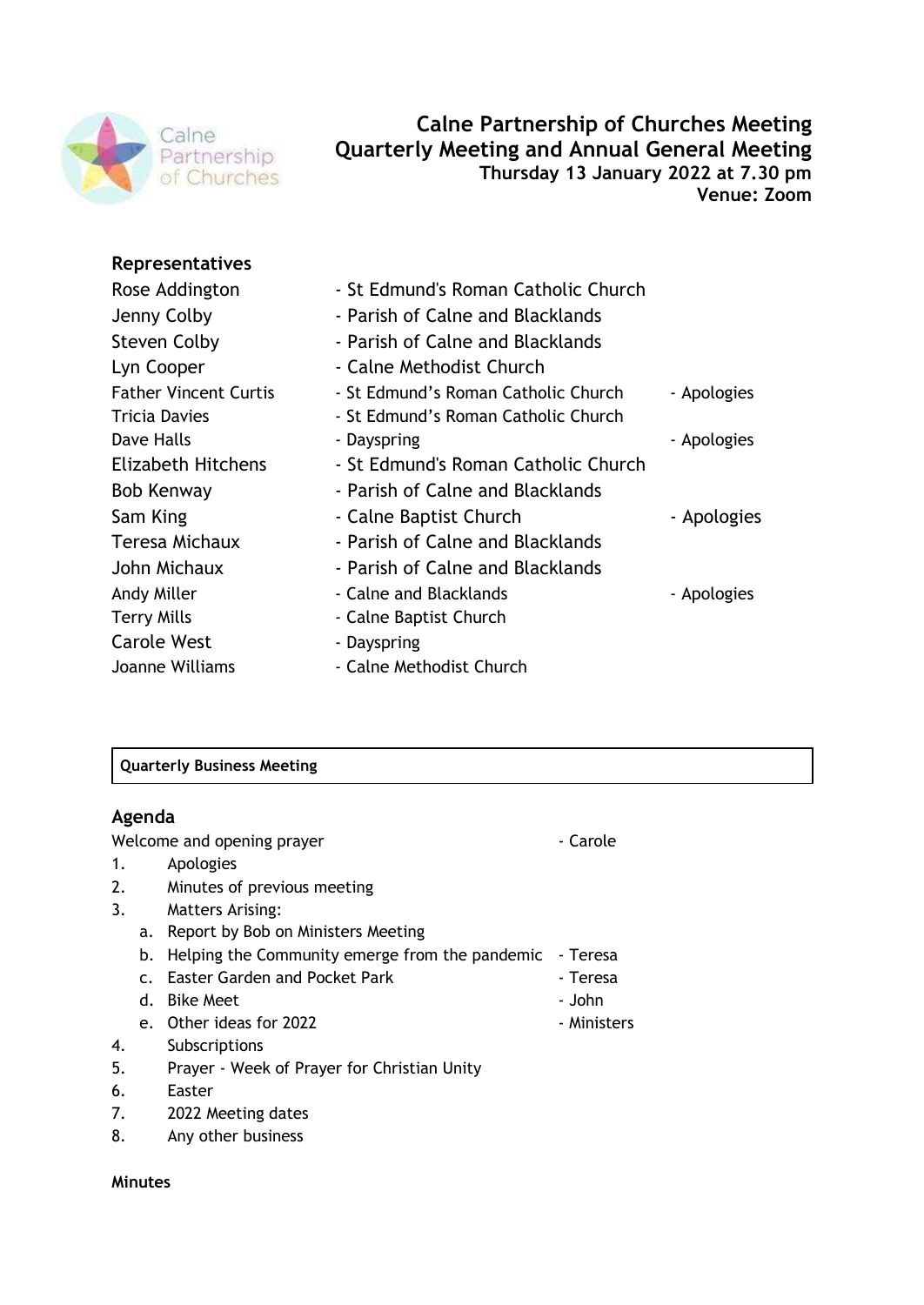- 1. Carole welcomed everyone and opened in prayer.
- 2. The minutes of the previous meeting were read and agreed. As the meeting was quorate, the minutes will be signed as a true record.
- 3. Matters arising

a. Bob reported that a Ministers' Meeting was due and due to the pandemic they had not been meeting in person but need to meet in the not too distant future and probably on Zoom. This would be arranged.

b & c. The community event and the Easter Garden, given the continuation of the pandemic it was felt that we needed to wait for government guidance on future activity which was believed to be being issued by March which is still in time for Easter in April.

d. Bike Meet John had emailed the Bike Meet, and they have replied saying they would welcome any input from the churches. The suggestion is where feasible they should be open offering tea/cake. The idea was to be discussed at the next Bike Meet meeting (this week) and they would get back to us

e. Platinum Jubilee, there is a proposed Ecumenical Civic Service followed by a lunch to be held on Sunday 5th June. Bob is in discussion with the Town Council on this and will report back when there is more information.

- 4. Lent talks this is an item for the next Ministers' meeting.
- 5. Subscriptions it was felt that these would not be asked for at present but obviously the Bank balance would be kept under review.
- 6. Week of prayer Christian Unity This starts next Tuesday, 18th January. Given the circumstances it was proposed that St Mary's host a Zoom service of Compline on Friday 21st. January. This was agreed and Steven and John said they would ensure the details would be sent to members by tomorrow.
- 7. Easter arrangements were under review and Bob agreed about approaching the Pocket Park with a view to a Good Friday service (April 15th) and an Easter Garden.
- 8. 2022 meetings the following were proposed:
	- Wednesday 6 April at the Methodist Church
		- Wednesday 6 July at St Edmunds Church
		- Wednesday 12 October at the Baptist Church
		- Wednesday 11 January 2023 at St Mary's, which would also be the AGM
- 9. There being no other business, the meeting moved to the Annual General Meeting.

### Annual General Meeting

A. Chair's report: Chair's report, January 2022

> The work of the partnership was severely impacted by the ongoing pandemic. This prevented us from meeting in person or planning any events.

We managed to connect online a number of times where we sought to encourage and pray with one another.